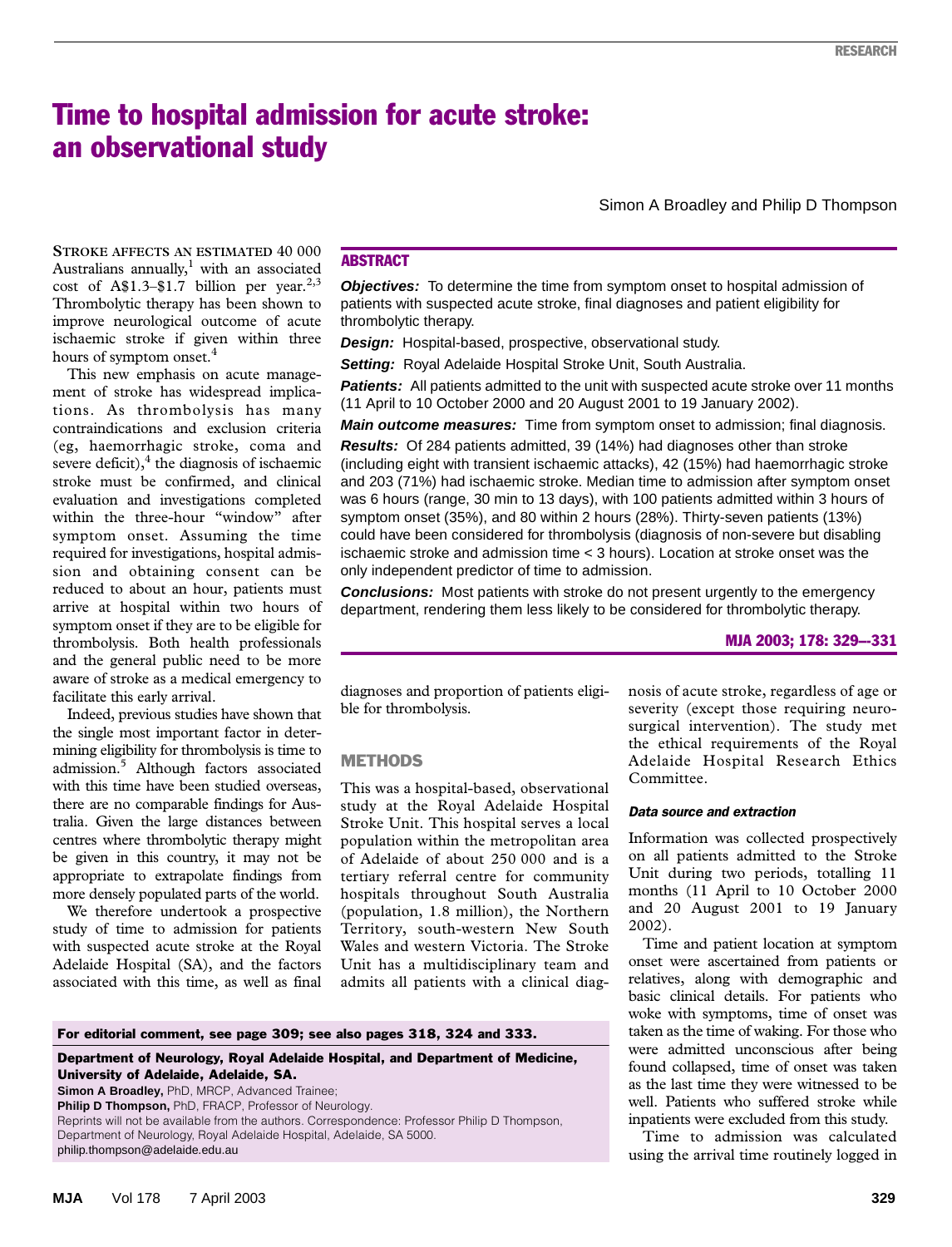| 1: Final diagnoses in 284 patients<br>admitted with suspected stroke                                                  |                |
|-----------------------------------------------------------------------------------------------------------------------|----------------|
| Stroke                                                                                                                | 245 (86%)      |
| Infarction                                                                                                            | 203 (71%)      |
| Lacunar                                                                                                               | 56             |
| Embolism                                                                                                              | 38             |
| Large artery occlusion                                                                                                | 89             |
| Carotid artery stenosis                                                                                               | 10             |
| Carotid/vertebral artery<br>dissection                                                                                | 10             |
| Haemorrhage                                                                                                           | 42 (15%)       |
| Intracerebral                                                                                                         | 39             |
| Venous infarction with<br>haemorrhage                                                                                 | 3              |
| Non-stroke                                                                                                            | 39 (14%)       |
| Transient ischaemic attack                                                                                            | 8              |
| Migraine                                                                                                              | 6              |
| Seizure disorder                                                                                                      | 5              |
| Conversion disorder                                                                                                   | 4              |
| Dementia                                                                                                              | 3              |
| Intoxication/overdose                                                                                                 | $\overline{c}$ |
| Peripheral nerve lesion                                                                                               | $\overline{c}$ |
| Previous stroke with intercurrent<br>illness                                                                          | $\overline{c}$ |
| Space-occupying lesion                                                                                                | 2              |
| Other*                                                                                                                | 5              |
| * Single cases of idiopathic cerebellar<br>atrophy, adenocarcinoma-associated<br>opsocionus-myocionus, hydrocephalus, |                |

vestibular neuronitis and multiple sclerosis.

emergency department records. Location of the patient at stroke onset was denoted by postcode and categorised as Adelaide, regional–rural South Australia or interstate, and according to the Accessibility/Remoteness Index of Australia  $(ARIA).<sup>6</sup>$ 

A stroke syndrome was defined as the rapid onset of a neurological deficit, conforming to a vascular territory and without other evident cause. Stroke symptoms typically last over 24 hours. For practical purposes, a decision whether a neurological event is a stroke must be made much sooner than the definition implies, and some vascular events turn out to be transient ischaemic attacks in which symptoms resolve within 24 hours.

Strokes were further classified according to size, location and nature of the vascular event, based on clinical and investigation findings. All patients underwent neuroimaging with either

## 2: Eligibility for thrombolysis of 100 patients with suspected stroke admitted within three hours of symptom onset

|                                                                   | Time from symptom onset to admission |                   |
|-------------------------------------------------------------------|--------------------------------------|-------------------|
|                                                                   | $< 2 h (n = 80)$                     | $<$ 3 h (n = 100) |
| Excluded from thrombolysis (% of all patients*)                   | 51 (18%)                             | 63 (22%)          |
| Non-stroke                                                        | 11                                   | 16                |
| Haemorrhagic stroke                                               | 14                                   | 19                |
| Severe stroke <sup>†</sup>                                        | 21                                   | 23                |
| Non-disabling stroke                                              | 5                                    | 5                 |
| Eligible for consideration of thrombolysis<br>(% of all patients) | 29 (9%)                              | 37 (13%)          |
| * Percentage of all (284) patients with suspected stroke.         |                                      |                   |

† Defined as unconscious on admission or modified Barthel Index <10.

computed tomography (CT) or magnetic resonance imaging (MRI). Stroke severity was assessed using the modified Barthel Index (range, 0–100, where  $0 =$  total incapacity and  $100 =$ independent)<sup>7</sup> within three days of admission.

## *Data analysis*

Odds ratios with 95% CIs were used to assess factors influencing admission within three hours. Multiple logistic regression analysis was used to examine independent associations and to calculate adjusted odds ratios.

# RESULTS

During the study period, 284 patients were admitted with a suspected diagnosis of acute stroke. Final diagnoses and stroke subtypes are summarised in Box 1. Stroke was confirmed in 245 patients (86%), while 39 patients (14%) had other diagnoses, including eight with transient ischaemic attacks. Most strokes were ischaemic (203; 83%).

Mean age of the 245 patients with confirmed stroke was 72 years (range, 20–100 years), and 138 (56%) were male. Twenty-five patients (10%) were unconscious on admission, and the median modified Barthel Index was 51 (range, 0–100).

# *Admission time*

Median time from symptom onset to admission for all suspected strokes was 6 hours (range, 30 minutes to 13 days). One hundred patients (35% of all patients) were admitted within three

hours of symptom onset, and 80 (28%) within two hours. Assessment and investigation reduced the number of patients who could have been considered for thrombolysis to 37 of those admitted within three hours (13% of all patients) and 26 of those admitted within two hours (9%) (Box 2).

# *Factors associated with admission time*

Time to admission was found to be shorter for patients with more severe strokes (modified Barthel Index <50, large lesions on CT or MRI), who were unconscious on admission and lived in an area of high accessibility (ARIA score <1.84) (not shown). However, after adjustment for confounding factors, the only independent predictor of earlier admission was living in an area of high accessibility (Box 3).

The effect of geographic location at the onset of stroke on admission time is shown in Box 4. Of the 184 patients admitted more than three hours after symptom onset, 76 lived outside metropolitan Adelaide.

There was no significant difference in the time to admission between the two periods of study.

# **DISCUSSION**

In this study of 284 patients admitted to hospital with suspected stroke, 35% were admitted within three hours of symptom onset, and 28% within two hours. These values fall within the range found in North America, where 27%–50% of stroke patients were admitted within three hours of symptom onset.<sup>5,8,9</sup>